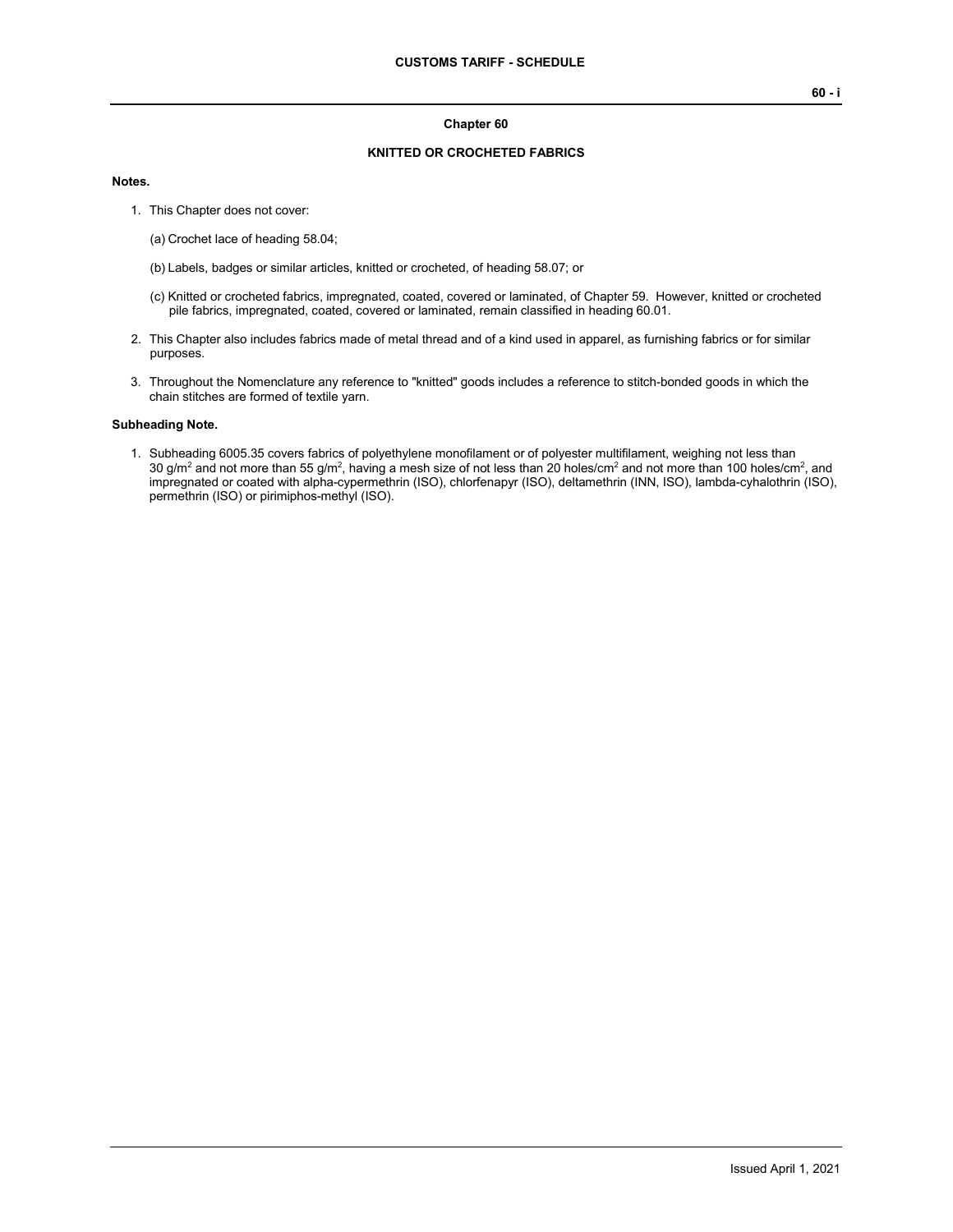# **CUSTOMS TARIFF - SCHEDULE**

| <b>Tariff</b><br><b>SS</b><br>Item | <b>Description of Goods</b>                                                             | Unit of<br>Meas. | <b>MFN</b><br><b>Tariff</b> | <b>Applicable</b><br><b>Preferential Tariffs</b>                                                                                |
|------------------------------------|-----------------------------------------------------------------------------------------|------------------|-----------------------------|---------------------------------------------------------------------------------------------------------------------------------|
| 60.01                              | Pile fabrics, including "long pile" fabrics and terry fabrics, knitted or<br>crocheted. |                  |                             |                                                                                                                                 |
|                                    | 6001.10.00 00 -"Long pile" fabrics                                                      | <b>KGM</b>       | Free                        | LDCT, GPT, UST, MXT,<br>CIAT, CT, CRT, IT, NT,<br>SLT, PT, COLT, JT,<br>PAT, HNT, KRT, CEUT,<br>UAT, CPTPT,<br>UKT: Free        |
|                                    | -Looped pile fabrics:                                                                   |                  |                             |                                                                                                                                 |
| 6001.21.00 00 - - Of cotton        |                                                                                         | <b>KGM</b>       | Free                        | LDCT, GPT, UST, MXT,<br>CIAT, CT, CRT, IT, NT,<br>SLT, PT, COLT, JT,<br>PAT, HNT, KRT, CEUT,<br>UAT, CPTPT,<br>UKT: Free        |
|                                    | 6001.22.00 00 - - Of man-made fibres                                                    | <b>KGM</b>       | Free                        | LDCT, UST, MXT, CIAT,<br>CT, CRT, IT, NT, SLT, PT,<br>COLT, JT, PAT, HNT,<br>KRT, CEUT, UAT,<br>CPTPT, UKT: Free                |
|                                    | 6001.29.00 00 - - Of other textile materials                                            | <b>KGM</b>       | Free                        | LDCT, GPT, UST, MXT,<br>CIAT, CT, CRT, IT, NT,<br>SLT, PT, COLT, JT,<br>PAT, HNT, KRT, CEUT,<br>UAT, CPTPT,<br>UKT: Free        |
|                                    | -Other:                                                                                 |                  |                             |                                                                                                                                 |
| 6001.91.00 00 - - Of cotton        |                                                                                         | KGM              | Free                        | LDCT, GPT, UST, MXT,<br>CIAT, CT, CRT, IT, NT,<br>SLT, PT, COLT, JT,<br>PAT, HNT, KRT, CEUT,<br>UAT, CPTPT,<br>UKT: Free        |
|                                    | 6001.92.00 00 - - Of man-made fibres                                                    | KGM              | Free                        | LDCT, GPT, UST, MXT,<br>CIAT, CT, CRT, IT, NT,<br>SLT, PT, COLT, JT,<br>PAT, HNT, KRT, CEUT,<br>UAT, CPTPT,<br><b>UKT: Free</b> |
|                                    | 6001.99.00 00 - - Of other textile materials                                            | KGM              | Free                        | LDCT, GPT, UST, MXT,<br>CIAT, CT, CRT, IT, NT,<br>SLT, PT, COLT, JT,<br>PAT, HNT, KRT, CEUT,<br>UAT, CPTPT,<br>UKT: Free        |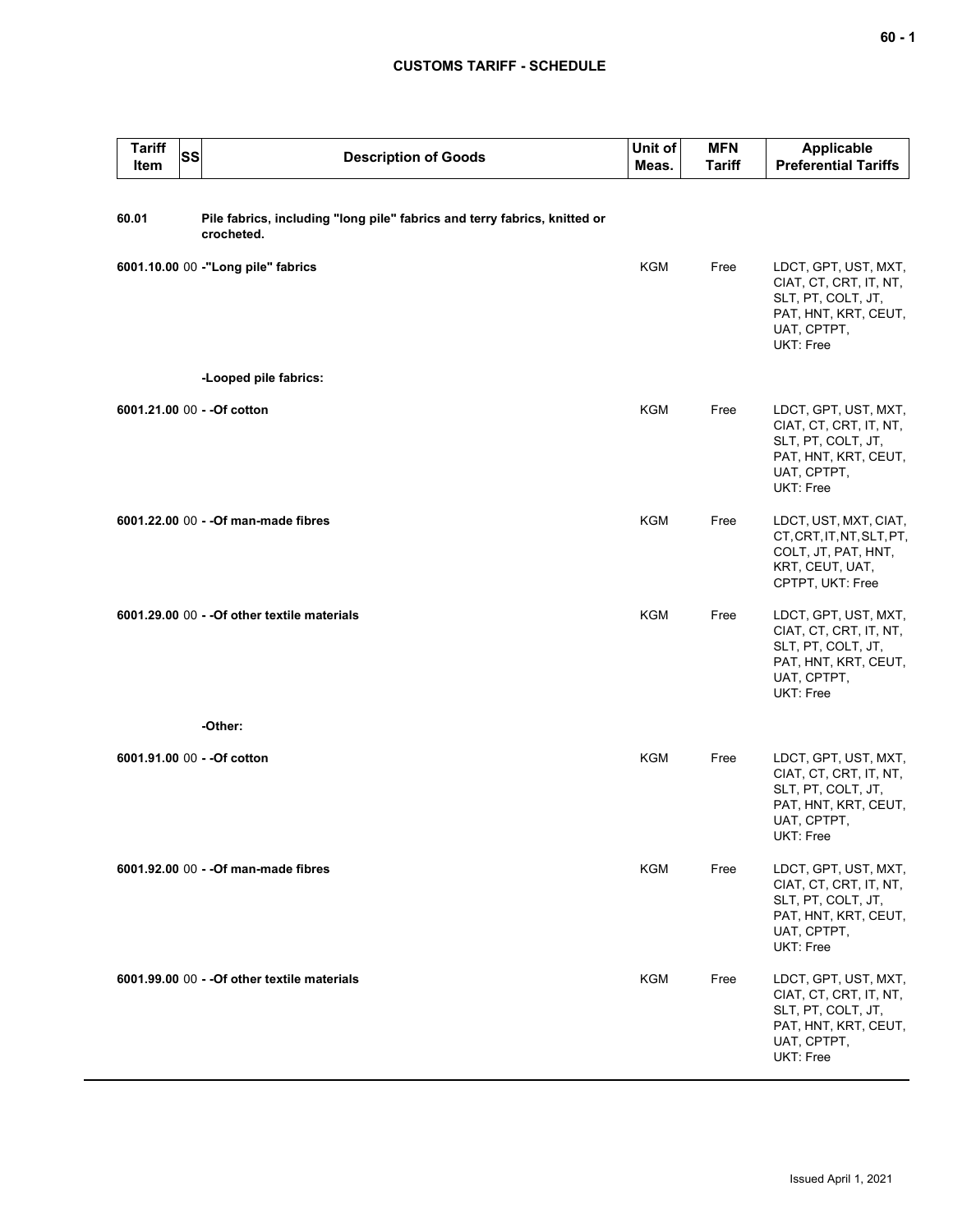| <b>Tariff</b><br>Item    | <b>SS</b> | <b>Description of Goods</b>                                                                                                                                                 | Unit of<br>Meas. | <b>MFN</b><br><b>Tariff</b> | Applicable<br><b>Preferential Tariffs</b>                                                                                |
|--------------------------|-----------|-----------------------------------------------------------------------------------------------------------------------------------------------------------------------------|------------------|-----------------------------|--------------------------------------------------------------------------------------------------------------------------|
| 60.02                    |           | Knitted or crocheted fabrics of a width not exceeding 30 cm, containing<br>by weight 5% or more of elastomeric yarn or rubber thread, other than<br>those of heading 60.01. |                  |                             |                                                                                                                          |
|                          |           | 6002.40.00 00 - Containing by weight 5% or more of elastomeric yarn but not<br>containing rubber thread                                                                     | KGM              | Free                        | LDCT, GPT, UST, MXT,<br>CIAT, CT, CRT, IT, NT,<br>SLT, PT, COLT, JT,<br>PAT, HNT, KRT, CEUT,<br>UAT, CPTPT,<br>UKT: Free |
| 6002.90.00 00 -Other     |           |                                                                                                                                                                             | KGM              | Free                        | LDCT, GPT, UST, MXT,<br>CIAT, CT, CRT, IT, NT,<br>SLT, PT, COLT, JT,<br>PAT, HNT, KRT, CEUT,<br>UAT, CPTPT,<br>UKT: Free |
| 60.03                    |           | Knitted or crocheted fabrics of a width not exceeding 30 cm, other than<br>those of heading 60.01 or 60.02.                                                                 |                  |                             |                                                                                                                          |
|                          |           | 6003.10.00 00 -Of wool or fine animal hair                                                                                                                                  | KGM              | Free                        | LDCT, GPT, UST, MXT,<br>CIAT, CT, CRT, IT, NT,<br>SLT, PT, COLT, JT,<br>PAT, HNT, KRT, CEUT,<br>UAT, CPTPT,<br>UKT: Free |
| 6003.20.00 00 -Of cotton |           |                                                                                                                                                                             | <b>KGM</b>       | Free                        | LDCT, GPT, UST, MXT,<br>CIAT, CT, CRT, IT, NT,<br>SLT, PT, COLT, JT,<br>PAT, HNT, KRT, CEUT,<br>UAT, CPTPT,<br>UKT: Free |
|                          |           | 6003.30.00 00 -Of synthetic fibres                                                                                                                                          | <b>KGM</b>       | Free                        | LDCT, GPT, UST, MXT,<br>CIAT, CT, CRT, IT, NT,<br>SLT, PT, COLT, JT,<br>PAT, HNT, KRT, CEUT,<br>UAT, CPTPT,<br>UKT: Free |
|                          |           | 6003.40.00 00 - Of artificial fibres                                                                                                                                        | KGM              | Free                        | LDCT, GPT, UST, MXT,<br>CIAT, CT, CRT, IT, NT,<br>SLT, PT, COLT, JT,<br>PAT, HNT, KRT, CEUT,<br>UAT, CPTPT,<br>UKT: Free |
| 6003.90.00 00 -Other     |           |                                                                                                                                                                             | <b>KGM</b>       | Free                        | LDCT, GPT, UST, MXT,<br>CIAT, CT, CRT, IT, NT,<br>SLT, PT, COLT, JT,<br>PAT, HNT, KRT, CEUT,<br>UAT, CPTPT,<br>UKT: Free |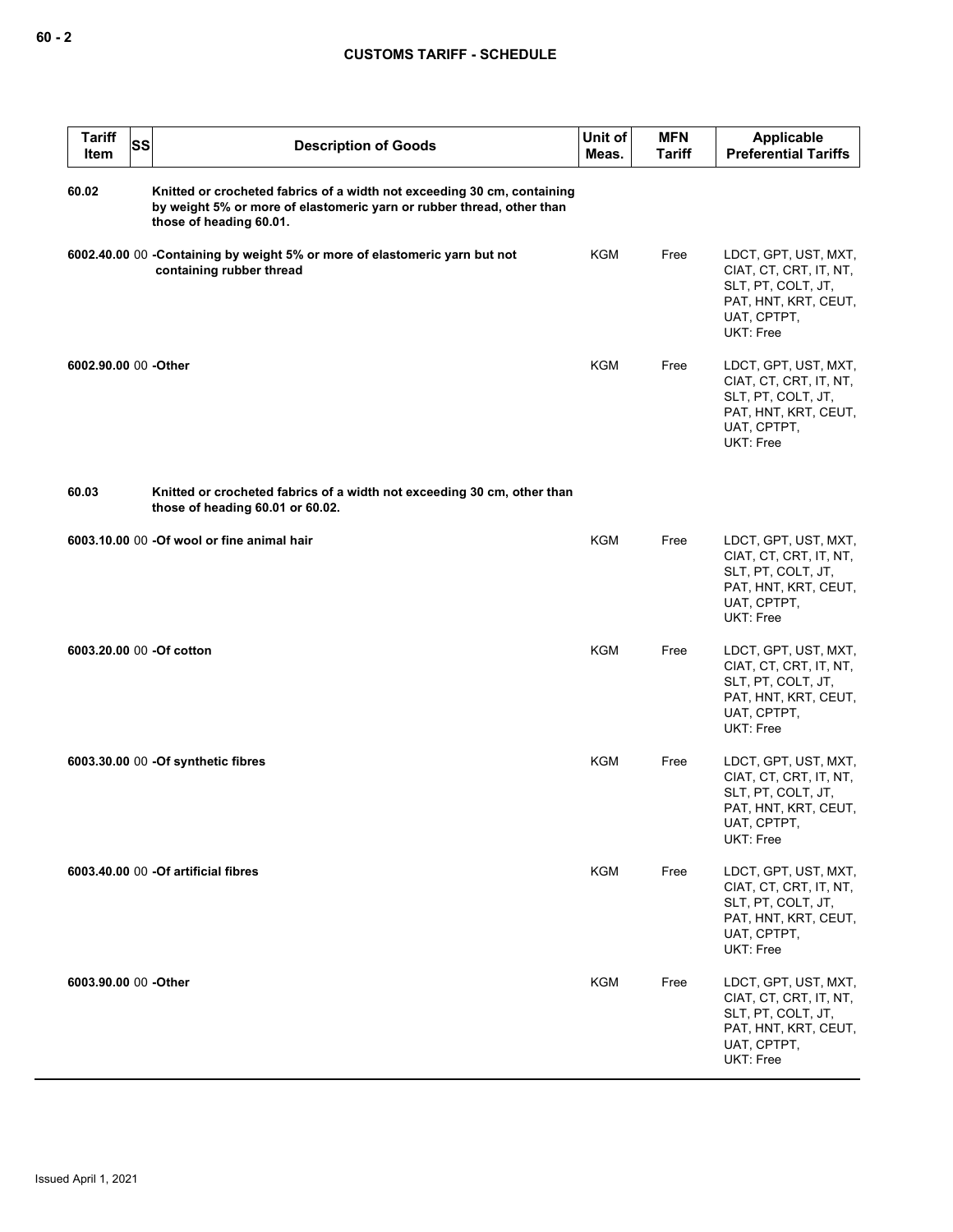| $\sim$<br>$\sim$ |  | -<br>۰. |
|------------------|--|---------|
|------------------|--|---------|

| <b>Tariff</b><br><b>SS</b><br>Item | <b>Description of Goods</b>                                                                                                                                             | Unit of<br>Meas. | <b>MFN</b><br>Tariff | Applicable<br><b>Preferential Tariffs</b>                                                                                |
|------------------------------------|-------------------------------------------------------------------------------------------------------------------------------------------------------------------------|------------------|----------------------|--------------------------------------------------------------------------------------------------------------------------|
| 60.04                              | Knitted or crocheted fabrics of a width exceeding 30 cm, containing by<br>weight 5% or more of elastomeric yarn or rubber thread, other than<br>those of heading 60.01. |                  |                      |                                                                                                                          |
|                                    | 6004.10.00 00 - Containing by weight 5% or more of elastomeric yarn but not<br>containing rubber thread                                                                 | KGM              | Free                 | LDCT, GPT, UST, MXT,<br>CIAT, CT, CRT, IT, NT,<br>SLT, PT, COLT, JT,<br>PAT, HNT, KRT, CEUT,<br>UAT, CPTPT,<br>UKT: Free |
| 6004.90.00 00 -Other               |                                                                                                                                                                         | <b>KGM</b>       | Free                 | LDCT, GPT, UST, MXT,<br>CIAT, CT, CRT, IT, NT,<br>SLT, PT, COLT, JT,<br>PAT, HNT, KRT, CEUT,<br>UAT, CPTPT,<br>UKT: Free |
| 60.05                              | Warp knit fabrics (including those made on galloon knitting machines),<br>other than those of headings 60.01 to 60.04.                                                  |                  |                      |                                                                                                                          |
|                                    | -Of cotton:                                                                                                                                                             |                  |                      |                                                                                                                          |
|                                    | 6005.21.00 00 - - Unbleached or bleached                                                                                                                                | <b>KGM</b>       | Free                 | LDCT, GPT, UST, MXT,<br>CIAT, CT, CRT, IT, NT,<br>SLT, PT, COLT, JT,<br>PAT, HNT, KRT, CEUT,<br>UAT, CPTPT,<br>UKT: Free |
| 6005.22.00 00 - - Dyed             |                                                                                                                                                                         | <b>KGM</b>       | Free                 | LDCT, GPT, UST, MXT,<br>CIAT, CT, CRT, IT, NT,<br>SLT, PT, COLT, JT,<br>PAT, HNT, KRT, CEUT,<br>UAT, CPTPT,<br>UKT: Free |
|                                    | 6005.23.00 00 - - Of yarns of different colours                                                                                                                         | KGM              | Free                 | LDCT, GPT, UST, MXT,<br>CIAT, CT, CRT, IT, NT,<br>SLT, PT, COLT, JT,<br>PAT, HNT, KRT, CEUT,<br>UAT, CPTPT,<br>UKT: Free |
| 6005.24.00 00 - - Printed          |                                                                                                                                                                         | <b>KGM</b>       | Free                 | LDCT, GPT, UST, MXT,<br>CIAT, CT, CRT, IT, NT,<br>SLT, PT, COLT, JT,<br>PAT, HNT, KRT, CEUT,<br>UAT, CPTPT,<br>UKT: Free |
|                                    | ∩f aunthatia fihraa:                                                                                                                                                    |                  |                      |                                                                                                                          |

**-Of synthetic fibres:**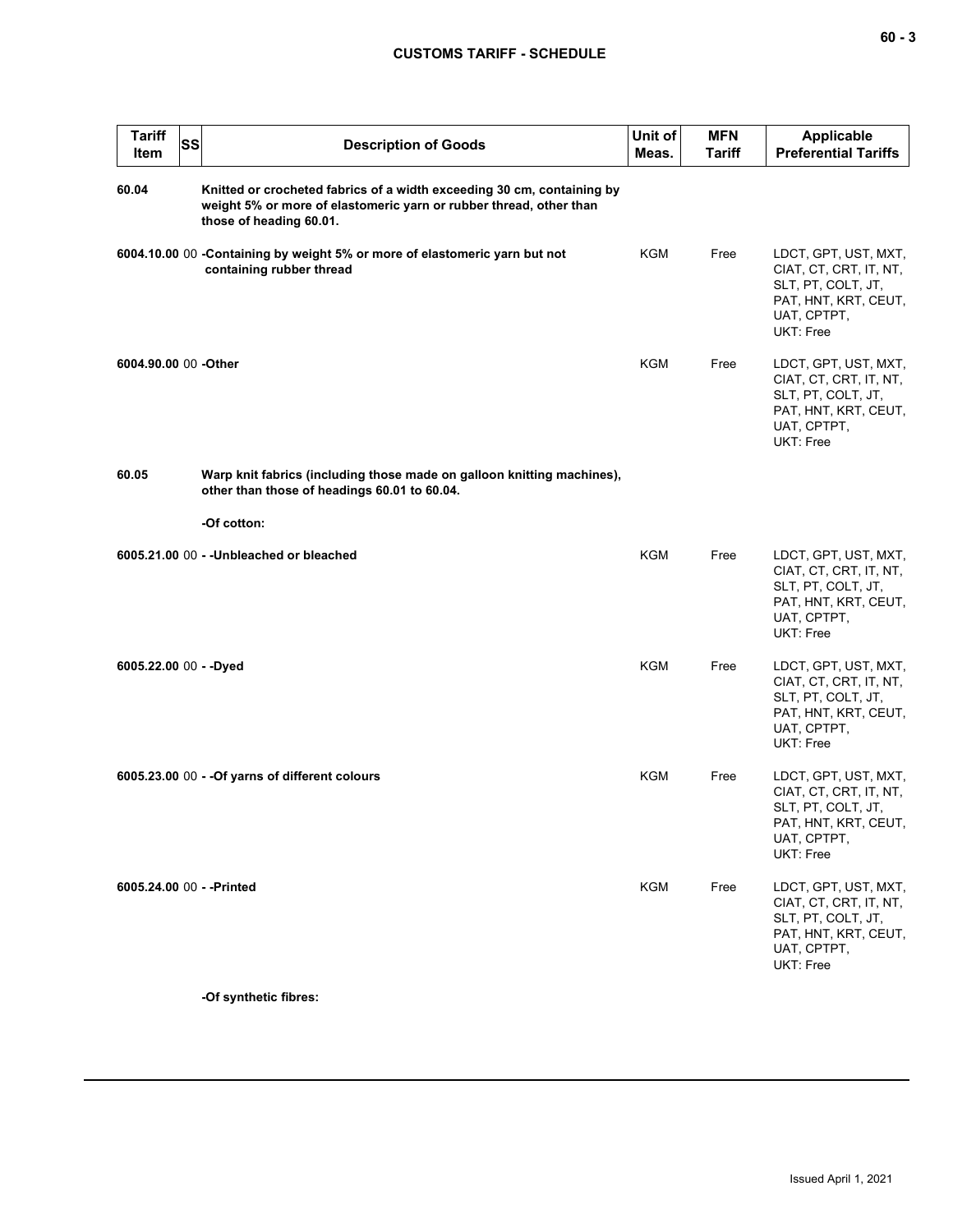| <b>Tariff</b><br><b>SS</b><br>Item | <b>Description of Goods</b>                                              | Unit of<br>Meas. | <b>MFN</b><br><b>Tariff</b> | <b>Applicable</b><br><b>Preferential Tariffs</b>                                                                         |
|------------------------------------|--------------------------------------------------------------------------|------------------|-----------------------------|--------------------------------------------------------------------------------------------------------------------------|
|                                    | 6005.35.00 00 - - Fabrics specified in Subheading Note 1 to this Chapter | KGM              | Free                        | LDCT, UST, MXT, CIAT,<br>CT, CRT, IT, NT, SLT, PT,<br>COLT, JT, PAT, HNT,<br>KRT, CEUT, UAT,<br>CPTPT, UKT: Free         |
|                                    | 6005.36.00 00 - - Other, unbleached or bleached                          | KGM              | Free                        | LDCT, GPT, UST, MXT,<br>CIAT, CT, CRT, IT, NT,<br>SLT, PT, COLT, JT,<br>PAT, HNT, KRT, CEUT,<br>UAT, CPTPT,<br>UKT: Free |
| 6005.37.00 00 - - Other, dyed      |                                                                          | KGM              | Free                        | LDCT, GPT, UST, MXT,<br>CIAT, CT, CRT, IT, NT,<br>SLT, PT, COLT, JT,<br>PAT, HNT, KRT, CEUT,<br>UAT, CPTPT,<br>UKT: Free |
|                                    | 6005.38.00 00 - - Other, of yarns of different colours                   | KGM              | Free                        | LDCT, GPT, UST, MXT,<br>CIAT, CT, CRT, IT, NT,<br>SLT, PT, COLT, JT,<br>PAT, HNT, KRT, CEUT,<br>UAT, CPTPT,<br>UKT: Free |
|                                    | 6005.39.00 00 - - Other, printed                                         | KGM              | Free                        | LDCT, GPT, UST, MXT,<br>CIAT, CT, CRT, IT, NT,<br>SLT, PT, COLT, JT,<br>PAT, HNT, KRT, CEUT,<br>UAT, CPTPT,<br>UKT: Free |
|                                    | -Of artificial fibres:                                                   |                  |                             |                                                                                                                          |
|                                    | 6005.41.00 00 - - Unbleached or bleached                                 | <b>KGM</b>       | Free                        | LDCT, GPT, UST, MXT,<br>CIAT, CT, CRT, IT, NT,<br>SLT, PT, COLT, JT,<br>PAT, HNT, KRT, CEUT,<br>UAT, CPTPT,<br>UKT: Free |
| 6005.42.00 00 - - Dyed             |                                                                          | <b>KGM</b>       | Free                        | LDCT, GPT, UST, MXT,<br>CIAT, CT, CRT, IT, NT,<br>SLT, PT, COLT, JT,<br>PAT, HNT, KRT, CEUT,<br>UAT, CPTPT,<br>UKT: Free |
|                                    | 6005.43.00 00 - - Of yarns of different colours                          | <b>KGM</b>       | Free                        | LDCT, GPT, UST, MXT,<br>CIAT, CT, CRT, IT, NT,<br>SLT, PT, COLT, JT,<br>PAT, HNT, KRT, CEUT,<br>UAT, CPTPT,<br>UKT: Free |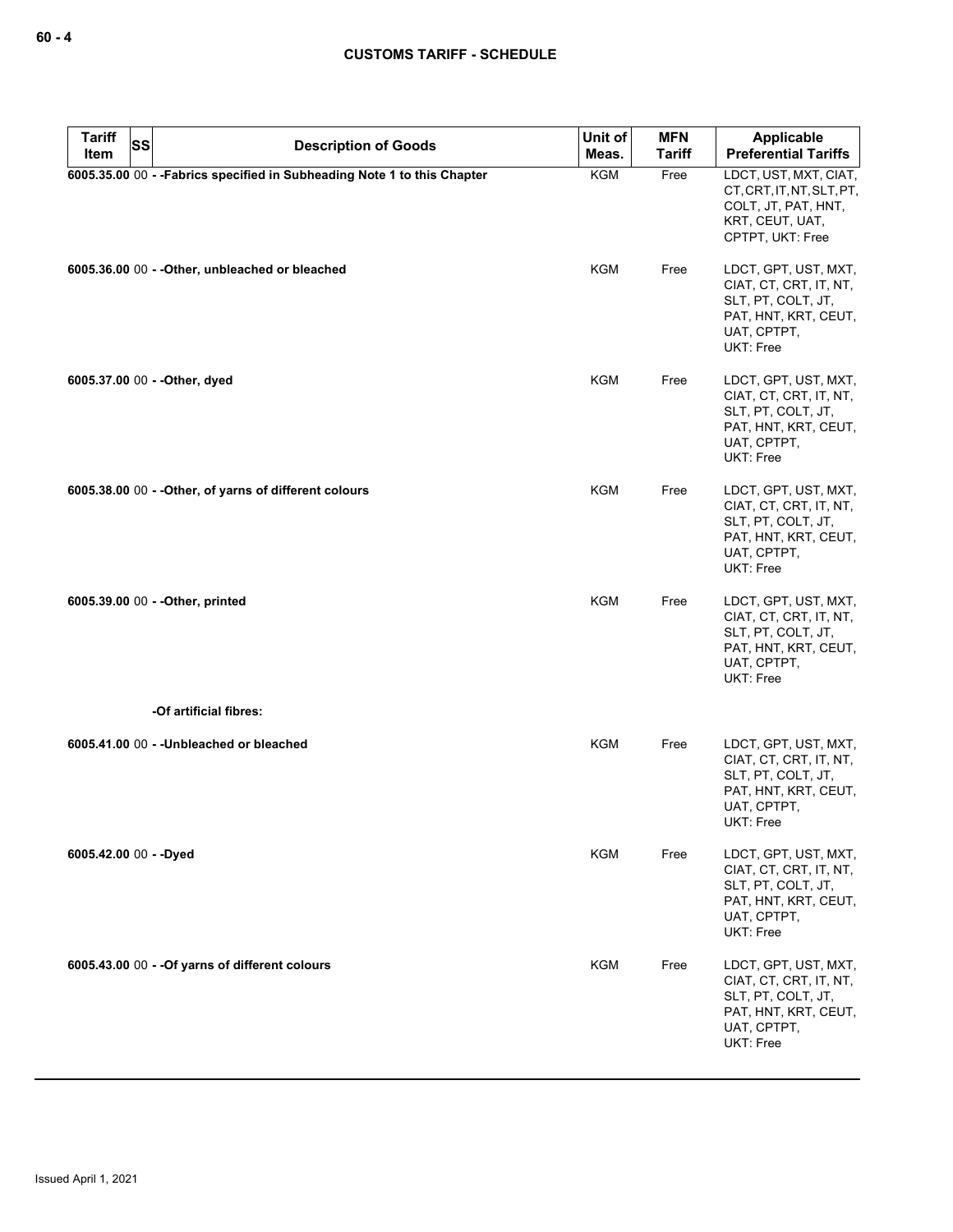| <b>Tariff</b>             | <b>SS</b><br><b>Description of Goods</b>                                                                                                                | Unit of    | <b>MFN</b>    | Applicable                                                                                                               |
|---------------------------|---------------------------------------------------------------------------------------------------------------------------------------------------------|------------|---------------|--------------------------------------------------------------------------------------------------------------------------|
| Item                      |                                                                                                                                                         | Meas.      | <b>Tariff</b> | <b>Preferential Tariffs</b>                                                                                              |
| 6005.44.00 00 - - Printed |                                                                                                                                                         | <b>KGM</b> | Free          | LDCT, GPT, UST, MXT,<br>CIAT, CT, CRT, IT, NT,<br>SLT, PT, COLT, JT,<br>PAT, HNT, KRT, CEUT,<br>UAT, CPTPT,<br>UKT: Free |
| 6005.90.00 00 -Other      |                                                                                                                                                         | KGM        | Free          | LDCT, GPT, UST, MXT,<br>CIAT, CT, CRT, IT, NT,<br>SLT, PT, COLT, JT,<br>PAT, HNT, KRT, CEUT,<br>UAT, CPTPT,<br>UKT: Free |
| 60.06                     | Other knitted or crocheted fabrics.                                                                                                                     |            |               |                                                                                                                          |
|                           | 6006.10.00 00 -Of wool or fine animal hair                                                                                                              | <b>KGM</b> | Free          | LDCT, UST, MXT, CIAT,<br>CT, CRT, IT, NT, SLT, PT,<br>COLT, JT, PAT, HNT,<br>KRT, CEUT, UAT,<br>CPTPT, UKT: Free         |
|                           | -Of cotton:                                                                                                                                             |            |               |                                                                                                                          |
| 6006.21                   | --Unbleached or bleached                                                                                                                                |            |               |                                                                                                                          |
|                           | 6006.21.10 00 - - -Circular knit, solely of cotton yarns measuring less than 100 decitex per<br>single yarn (100 metric number or more per single yarn) | KGM        | Free          | LDCT, UST, MXT, CIAT,<br>CT, CRT, IT, NT, SLT, PT,<br>COLT, JT, PAT, HNT,<br>KRT, CEUT, UAT,<br>CPTPT, UKT: Free         |
| 6006.21.90 00 - - - Other |                                                                                                                                                         | <b>KGM</b> | Free          | LDCT, UST, MXT, CIAT,<br>CT, CRT, IT, NT, SLT, PT,<br>COLT, JT, PAT, HNT,<br>KRT, CEUT, UAT,<br>CPTPT, UKT: Free         |
| 6006.22                   | --Dyed                                                                                                                                                  |            |               |                                                                                                                          |
|                           | 6006.22.10 00 - - -Circular knit, solely of cotton yarns measuring less than 100 decitex per<br>single yarn (100 metric number or more per single yarn) | KGM        | Free          | LDCT, UST, MXT, CIAT,<br>CT, CRT, IT, NT, SLT, PT,<br>COLT, JT, PAT, HNT,<br>KRT, CEUT, UAT,<br>CPTPT, UKT: Free         |
| 6006.22.90 00 - - - Other |                                                                                                                                                         | KGM        | Free          | LDCT, UST, MXT, CIAT,<br>CT, CRT, IT, NT, SLT, PT,<br>COLT, JT, PAT, HNT,<br>KRT, CEUT, UAT,<br>CPTPT, UKT: Free         |

**6006.23 - -Of yarns of different colours**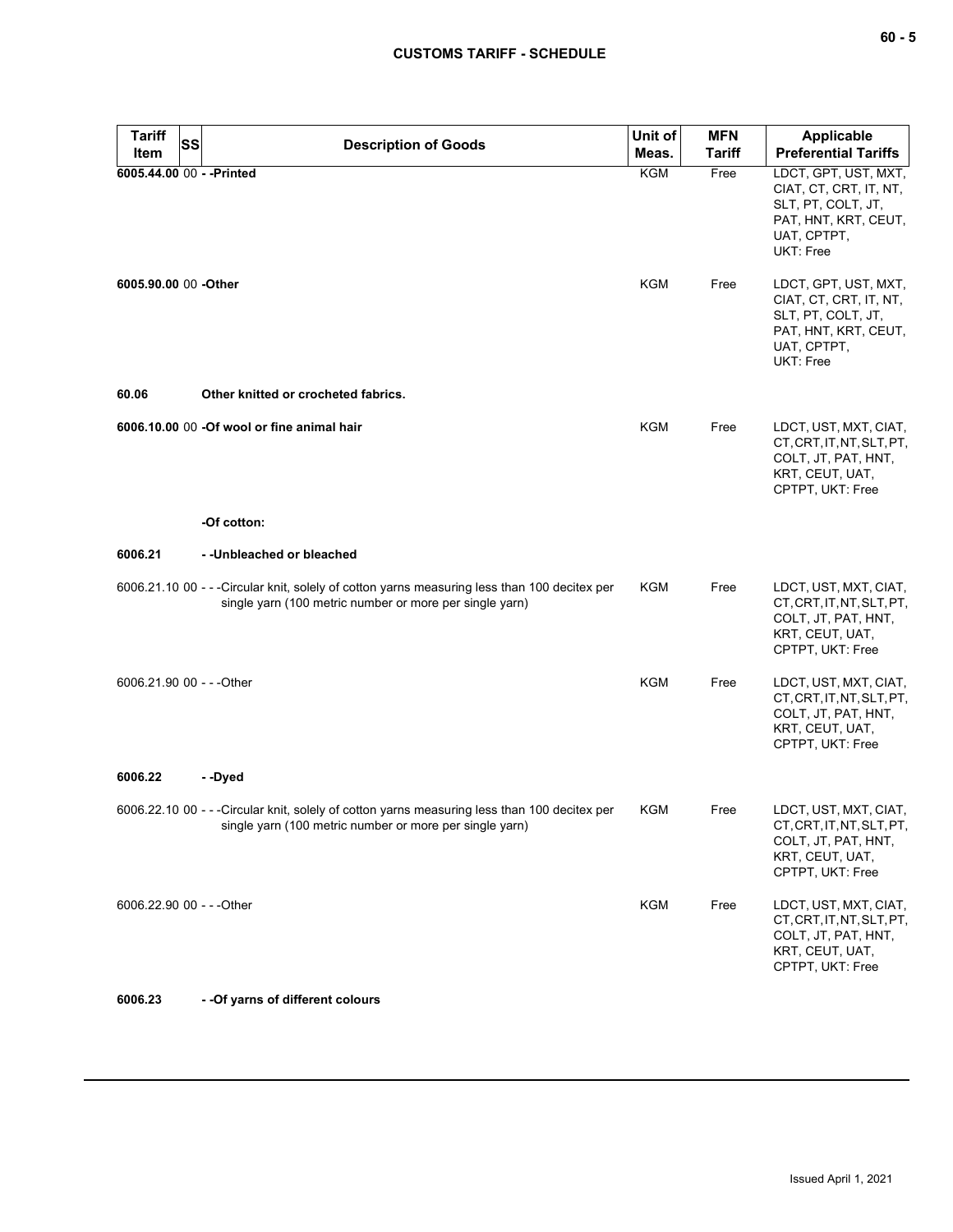| <b>Tariff</b><br><b>SS</b><br>Item | <b>Description of Goods</b>                                                                                                                              | Unit of<br>Meas. | <b>MFN</b><br><b>Tariff</b> | Applicable<br><b>Preferential Tariffs</b>                                                                                |
|------------------------------------|----------------------------------------------------------------------------------------------------------------------------------------------------------|------------------|-----------------------------|--------------------------------------------------------------------------------------------------------------------------|
|                                    | 6006.23.20 00 - - - Circular knit, solely of cotton yarns measuring less than 100 decitex per<br>single yarn (100 metric number or more per single yarn) | <b>KGM</b>       | Free                        | LDCT, UST, MXT, CIAT,<br>CT, CRT, IT, NT, SLT, PT,<br>COLT, JT, PAT, HNT,<br>KRT, CEUT, UAT,<br>CPTPT, UKT: Free         |
| 6006.23.90 00 - - - Other          |                                                                                                                                                          | <b>KGM</b>       | Free                        | LDCT, UST, MXT, CIAT,<br>CT, CRT, IT, NT, SLT, PT,<br>COLT, JT, PAT, HNT,<br>KRT, CEUT, UAT,<br>CPTPT, UKT: Free         |
| 6006.24                            | - -Printed                                                                                                                                               |                  |                             |                                                                                                                          |
|                                    | 6006.24.10 00 - - - Circular knit, solely of cotton yarns measuring less than 100 decitex per<br>single yarn (100 metric number or more per single yarn) | KGM              | Free                        | LDCT, UST, MXT, CIAT,<br>CT, CRT, IT, NT, SLT, PT,<br>COLT, JT, PAT, HNT,<br>KRT, CEUT, UAT,<br>CPTPT, UKT: Free         |
| 6006.24.90 00 - - - Other          |                                                                                                                                                          | KGM              | Free                        | LDCT, UST, MXT, CIAT,<br>CT, CRT, IT, NT, SLT, PT,<br>COLT, JT, PAT, HNT,<br>KRT, CEUT, UAT,<br>CPTPT, UKT: Free         |
|                                    | -Of synthetic fibres:                                                                                                                                    |                  |                             |                                                                                                                          |
|                                    | 6006.31.00 00 - - Unbleached or bleached                                                                                                                 | <b>KGM</b>       | Free                        | LDCT, GPT, UST, MXT,<br>CIAT, CT, CRT, IT, NT,<br>SLT, PT, COLT, JT,<br>PAT, HNT, KRT, CEUT,<br>UAT, CPTPT,<br>UKT: Free |
| 6006.32.00 00 - - Dyed             |                                                                                                                                                          | KGM              | Free                        | LDCT, GPT, UST, MXT,<br>CIAT, CT, CRT, IT, NT,<br>SLT, PT, COLT, JT,<br>PAT, HNT, KRT, CEUT,<br>UAT, CPTPT,<br>UKT: Free |
|                                    | 6006.33.00 00 - - Of yarns of different colours                                                                                                          | <b>KGM</b>       | Free                        | LDCT, GPT, UST, MXT,<br>CIAT, CT, CRT, IT, NT,<br>SLT, PT, COLT, JT,<br>PAT, HNT, KRT, CEUT,<br>UAT, CPTPT,<br>UKT: Free |
| 6006.34.00 00 - - Printed          |                                                                                                                                                          | <b>KGM</b>       | Free                        | LDCT, GPT, UST, MXT,<br>CIAT, CT, CRT, IT, NT,<br>SLT, PT, COLT, JT,<br>PAT, HNT, KRT, CEUT,<br>UAT, CPTPT,<br>UKT: Free |
|                                    | -Of artificial fibres:                                                                                                                                   |                  |                             |                                                                                                                          |